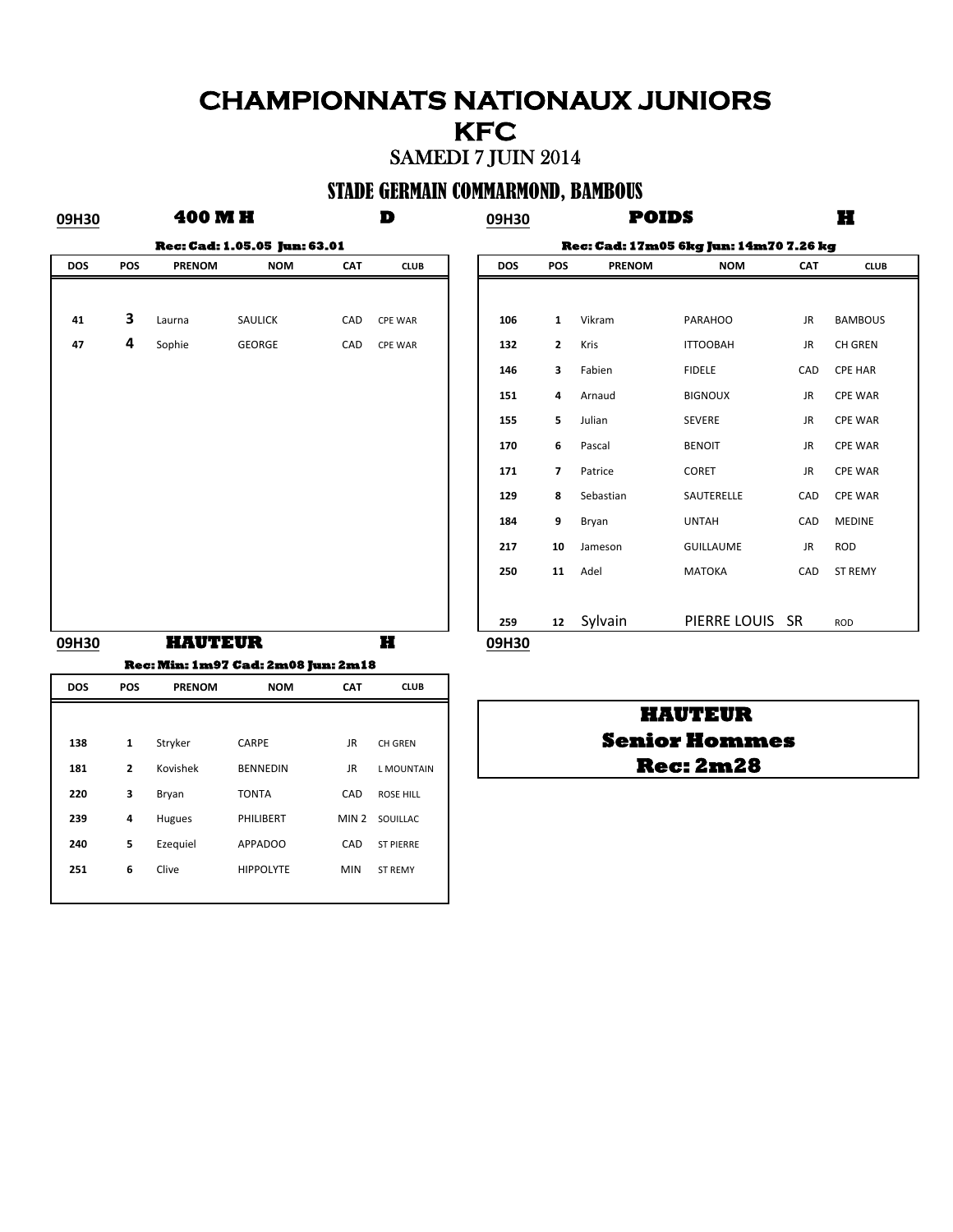### **09H30 D 09H30 DISQUE**

**Rec: Min: 38m06 Cad: 39m84 Jun: 49m26**

| <b>DOS</b> | <b>POS</b>               | <b>PRENOM</b> | <b>NOM</b>       | <b>CAT</b> | <b>CLUB</b>      |
|------------|--------------------------|---------------|------------------|------------|------------------|
|            |                          |               |                  |            |                  |
| 18         | 1                        | Tania         | <b>VEEREN</b>    | CAD        | A REDUIT         |
| 24         | $\overline{2}$           | <b>Brinda</b> | <b>BEAU YEUX</b> | <b>MIN</b> | <b>BAMBOUS</b>   |
| 27         | 3                        | Sharonne      | <b>MALEPA</b>    | CAD        | <b>BAMBOUS</b>   |
| 228        | 4                        | Anaik         | <b>FIDELE</b>    | CAD        | <b>CPE HAR</b>   |
| 46         | 5                        | Sandrine      | SAUTERELLE       | <b>JR</b>  | <b>CPE WAR</b>   |
| 66         | 6                        | Manisha       | <b>TOTARAM</b>   | CAD        | PL CENT          |
| 68         | $\overline{\phantom{a}}$ | Vedna         | <b>GOURDEALE</b> | <b>MIN</b> | PL CENT          |
| 75         | 8                        | Joey          | <b>DANTUE</b>    | JR         | <b>ROSE HILL</b> |
|            |                          |               |                  |            |                  |

### **Rec: 51m54 Senior Dames DISQUE**

| <b>UYH3U</b> |              |               | TRIPLE DAVI                                  |            | . .              | <b>UYH3U</b> |            |               | TRIFLL DAVT                                 |            |
|--------------|--------------|---------------|----------------------------------------------|------------|------------------|--------------|------------|---------------|---------------------------------------------|------------|
|              |              |               | <b>Rec: Min: 14m30 Cad: 14m98 Jun: 15m25</b> |            |                  |              |            |               | <b>Rec: Min: 11m43 Cad: 12m21 Jun:12m16</b> |            |
| <b>DOS</b>   | <b>POS</b>   | <b>PRENOM</b> | <b>NOM</b>                                   | <b>CAT</b> | <b>CLUB</b>      | <b>DOS</b>   | <b>POS</b> | <b>PRENOM</b> | <b>NOM</b>                                  | <b>CAT</b> |
|              |              |               |                                              |            |                  |              |            |               |                                             |            |
| 109          | 1            | Bradley       | DIG DIG                                      | CAD        | CH GREN          | 22           |            | 1 Elodie      | <b>CATHERINE</b>                            | CAD        |
| 147          | $\mathbf{2}$ | Lorenzo       | RAMASAWMY                                    | <b>JR</b>  | <b>CPE HAR</b>   | 58           |            | 2 Jessica     | <b>MARIE</b>                                | <b>JR</b>  |
| 173          | 3            | Terry         | ANSELINE                                     | <b>JR</b>  | <b>CPE WAR</b>   |              |            |               |                                             |            |
| 216          | 4            | <b>Brice</b>  | PIERRE LOUIS                                 | <b>JR</b>  | <b>ROD</b>       |              |            |               |                                             |            |
| 238          | 5            | Soulleiman    | WARDALLY                                     | CAD        | <b>ROSE HILL</b> |              |            |               |                                             |            |
| 256          | 6            | Muhammad      | <b>JAMEER</b>                                | <b>JR</b>  | <b>ST REMY</b>   |              |            |               |                                             |            |

| 09H30      |                                              | <b>TRIPLE SAUT</b> |            |     |      |  | 09H30      |     | <b>TRIPLE SAUT</b>                          |            | D          |
|------------|----------------------------------------------|--------------------|------------|-----|------|--|------------|-----|---------------------------------------------|------------|------------|
|            | <b>Rec: Min: 14m30 Cad: 14m98 Jun: 15m25</b> |                    |            |     |      |  |            |     | <b>Rec: Min: 11m43 Cad: 12m21 Jun:12m16</b> |            |            |
| <b>DOS</b> | <b>POS</b>                                   | <b>PRENOM</b>      | <b>NOM</b> | CAT | CLUB |  | <b>DOS</b> | POS | <b>PRENOM</b>                               | <b>NOM</b> | <b>CAT</b> |

| Bradley      | DIG DIG      | CAD |                  |    |           |           |     |                |
|--------------|--------------|-----|------------------|----|-----------|-----------|-----|----------------|
|              |              |     |                  |    |           |           |     |                |
|              |              |     | CH GREN          | 22 | 1 Elodie  | CATHERINE | CAD | <b>B ROUGE</b> |
| Lorenzo      | RAMASAWMY    | JR  | CPE HAR          | 58 | 2 Jessica | MARIE     | JR  | MEDINE         |
| Terry        | ANSELINE     | JR  | <b>CPE WAR</b>   |    |           |           |     |                |
| <b>Brice</b> | PIERRE LOUIS | JR  | ROD              |    |           |           |     |                |
| Soulleiman   | WARDALLY     | CAD | <b>ROSE HILL</b> |    |           |           |     |                |
| Muhammad     | JAMEER       | JR  | ST REMY          |    |           |           |     |                |
|              |              |     |                  |    |           |           |     |                |
|              |              |     |                  |    |           |           |     |                |

### **09H30 09H30**

**Rec: 16m35 Rec: 12m16 Seniors Hommes**  $\vert$   $\vert$  **Seniors Dames** 

# **TRIPLE SAUT TRIPLE SAUT**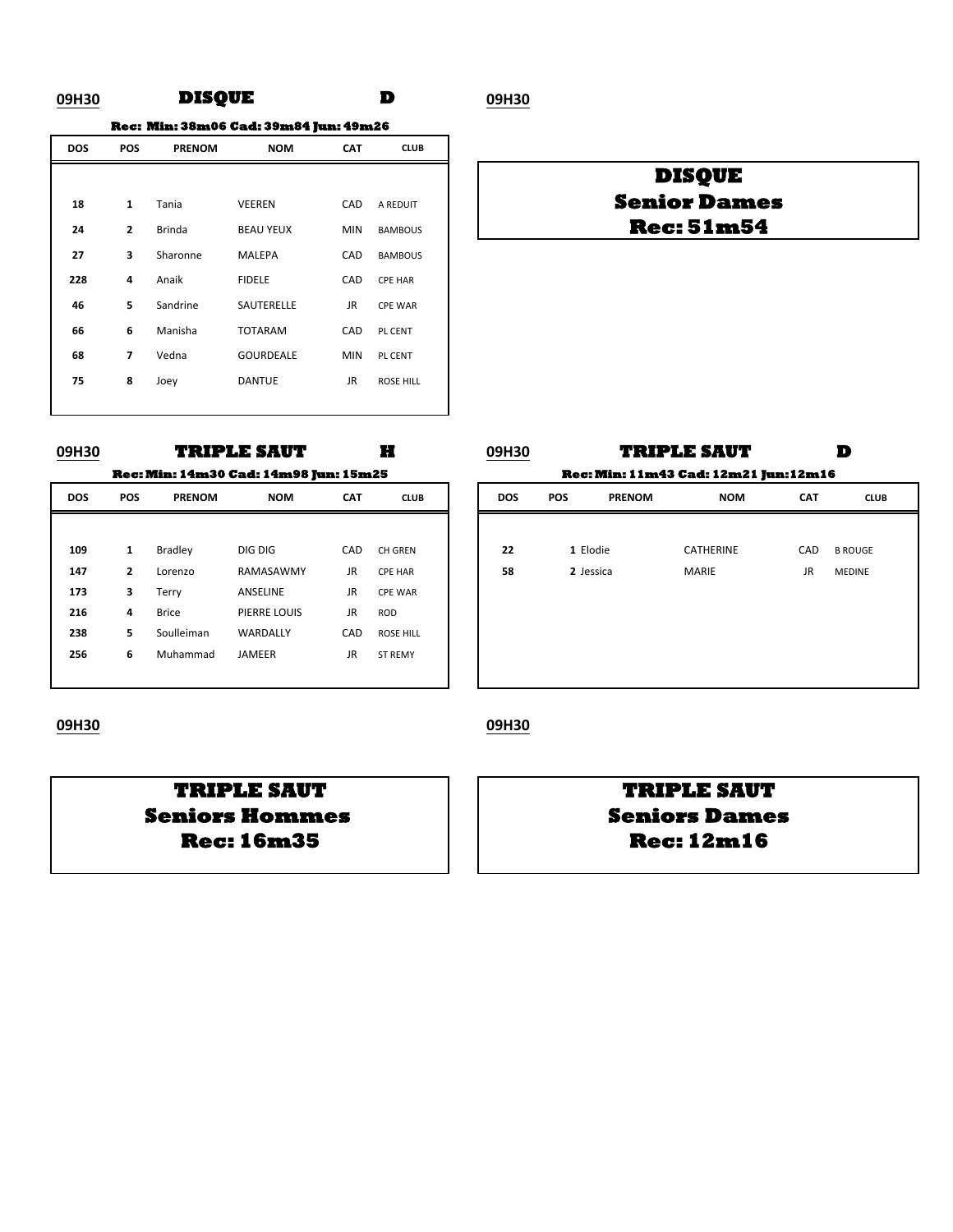### **09H40 H 09H45 400 M H Rec: Cad: 53.34 Jun: 51.46**

| <b>DOS</b> | POS            | <b>PRENOM</b> | <b>NOM</b>          | <b>CAT</b> | <b>CLUB</b>      |
|------------|----------------|---------------|---------------------|------------|------------------|
|            |                |               |                     |            |                  |
| 241        | $\mathbf{1}$   | Jordan        | <b>EMILIE</b>       | CAD        | <b>ST PIERRE</b> |
| 200        | $\overline{2}$ | Jonathan      | <b>CHU YUK YEAN</b> | CAD        | <b>PL SHARKS</b> |
| 224        | 3              | Dylan         | PERMAL              | CAD        | <b>ROSE HILL</b> |
| 169        | 4              | Orwin         | <b>EMILIEN</b>      | JR.        | <b>CPE WAR</b>   |
| 203        | 5              | Pascal        | <b>DESIRE</b>       | CAD        | <b>PL SHARKS</b> |
| 142        | 6              | Christone     | <b>BERRY</b>        | JR.        | <b>CPE HAR</b>   |
| 190        | 7              | Kenny         | <b>BLAIS</b>        | JR.        | <b>MEDINE</b>    |
| 195        | 8              | Bryan         | <b>POLICE</b>       | CAD        | PL CENT          |
| 191        | <b>Res</b>     | Koondun       | <b>HURREE</b>       | JR.        | <b>MEDINE</b>    |
|            |                |               |                     |            |                  |
|            |                |               |                     |            |                  |

### **400 M H Rec: Sr: 49.94 Seniors Hommes**

| บฯทวบ      |            | OUU IVI       |                                                    |            | ш,               |
|------------|------------|---------------|----------------------------------------------------|------------|------------------|
|            |            |               | <b>Rec: Min: 2.17.77 Cad: 2.17.95 Jun: 2.13.19</b> |            |                  |
| <b>DOS</b> | <b>POS</b> | <b>PRENOM</b> | <b>NOM</b>                                         | <b>CAT</b> | <b>CLUB</b>      |
|            |            |               |                                                    |            |                  |
| 30         | 1          | Alison        | <b>JOUAN</b>                                       | CAD        | <b>CPE HAR</b>   |
| 231        | 2          | Beatrice      | PIERRE LOUIS                                       | CAD        | <b>CPE WAR</b>   |
| 38         | 3          | Emilie        | <b>BARBOT</b>                                      | CAD        | <b>CPE WAR</b>   |
| 40         | 4          | Laeticia      | <b>NARAIN</b>                                      | CAD        | <b>CPE WAR</b>   |
| 45         | 5          | Rachel        | <b>MICHEL</b>                                      | JR.        | <b>CPE WAR</b>   |
| 55         | 6          | Angelica      | <b>NATCHOO</b>                                     | <b>MIN</b> | <b>MAHEBOURG</b> |
| 56         | 7          | Prisnee       | <b>HENNEQUIN</b>                                   | <b>MIN</b> | <b>MAHEBOURG</b> |
| 62         | 8          | Sandrine      | <b>SEECHURN</b>                                    | CAD        | <b>MEDINE</b>    |
| 136        | 9          | Daryelle      | RAPHAEL                                            | JR.        | <b>ROD</b>       |
| 84         | 10         | Mamta         | RAMLOCHUN                                          | CAD        | <b>ST PIERRE</b> |

| 09H50      |            | 800M          |                                                    |            | D                | 09h55      |                                                    | 800M          |                   |            |                  |  |  |
|------------|------------|---------------|----------------------------------------------------|------------|------------------|------------|----------------------------------------------------|---------------|-------------------|------------|------------------|--|--|
|            |            |               | <b>Rec: Min: 2.17.77 Cad: 2.17.95 Jun: 2.13.19</b> |            |                  |            | <b>Rec: Min: 1.58.02 Cad: 1.55.39 Jun: 1.49.73</b> |               |                   |            |                  |  |  |
| <b>DOS</b> | <b>POS</b> | <b>PRENOM</b> | <b>NOM</b>                                         | <b>CAT</b> | <b>CLUB</b>      | <b>DOS</b> | <b>POS</b>                                         | <b>PRENOM</b> | <b>NOM</b>        | <b>CAT</b> |                  |  |  |
|            |            |               |                                                    |            |                  |            |                                                    |               |                   |            |                  |  |  |
| 30         | 1          | Alison        | <b>JOUAN</b>                                       | CAD        | <b>CPE HAR</b>   | 222        | $\mathbf{1}$                                       | Daryl         | <b>POLYXENE</b>   | CAD        | <b>ROSE HILL</b> |  |  |
| 231        | 2          | Beatrice      | PIERRE LOUIS                                       | CAD        | <b>CPE WAR</b>   | 65         | $\mathbf{z}$                                       | Ashish        | <b>CHITTOO</b>    | <b>JR</b>  | A REDUIT         |  |  |
| 38         | 3          | Emilie        | <b>BARBOT</b>                                      | CAD        | <b>CPE WAR</b>   | 212        | 3                                                  | Samuel        | <b>VIEILLEUSE</b> | JR         | Q BORNES         |  |  |
| 40         | 4          | Laeticia      | <b>NARAIN</b>                                      | CAD        | <b>CPE WAR</b>   | 225        | 4                                                  | Emilien       | <b>SURETTE</b>    | <b>JR</b>  | <b>ROSE HILL</b> |  |  |
| 45         | 5          | Rachel        | <b>MICHEL</b>                                      | JR.        | <b>CPE WAR</b>   | 192        | 5                                                  | Ricky         | ZACHARIE          | CAD        | <b>MEDINE</b>    |  |  |
| 55         | 6          | Angelica      | <b>NATCHOO</b>                                     | <b>MIN</b> | <b>MAHEBOURG</b> | 150        | 6                                                  | Aaron         | <b>MONPLE</b>     | CAD        | <b>CPE WAR</b>   |  |  |
| 56         | 7          | Prisnee       | <b>HENNEQUIN</b>                                   | <b>MIN</b> | <b>MAHEBOURG</b> | 185        | 7                                                  | Davidson      | <b>TELEMAQUE</b>  | CAD        | <b>MEDINE</b>    |  |  |
| 62         | 8          | Sandrine      | SEECHURN                                           | CAD        | <b>MEDINE</b>    | 193        | 8                                                  | Jason         | ATHANASSE         | <b>JR</b>  | PL CENT          |  |  |
| 136        | 9          | Daryelle      | RAPHAEL                                            | JR.        | <b>ROD</b>       | 257        | 9                                                  | Loic          | <b>MUSTUN</b>     | <b>JR</b>  | <b>CPE WAR</b>   |  |  |
| 84         | 10         | Mamta         | RAMLOCHUN                                          | CAD        | <b>ST PIERRE</b> |            |                                                    |               |                   |            |                  |  |  |
|            |            |               |                                                    |            |                  |            |                                                    |               |                   |            |                  |  |  |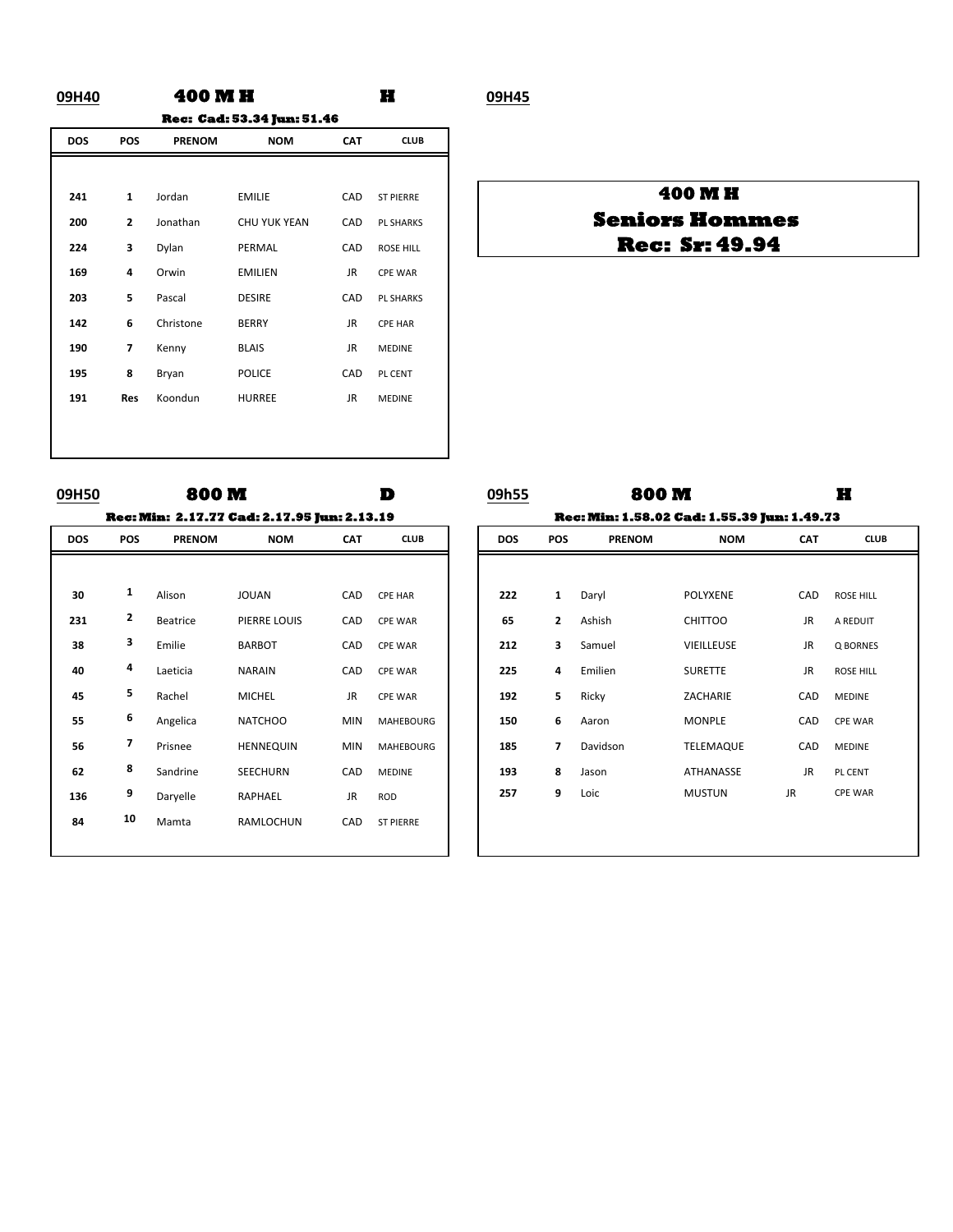### **10H10 D FIN 10H20 100 M Rec: Min: 12.38 Cad: 12.05 Jun: 11.86**

| <b>DOS</b> | <b>POS</b>               | <b>PRENOM</b> | <b>NOM</b>        | <b>CAT</b> | <b>CLUB</b>      |
|------------|--------------------------|---------------|-------------------|------------|------------------|
|            |                          |               |                   |            |                  |
| 61         | $\mathbf{1}$             | Kanishta      | <b>NITHOO</b>     | JR.        | <b>MEDINE</b>    |
| 58         | $\overline{2}$           | Jessika       | <b>MARIE</b>      | JR.        | <b>MEDINE</b>    |
| 242        | 3                        | AMELIE        | <b>ANTHONY</b>    | JR.        | <b>ROD</b>       |
| 81         | 4                        | Severine      | <b>MOUTIA</b>     | CAD        | <b>ROSE HILL</b> |
| 52         | 5                        | Sarafina      | <b>JOLICOEUR</b>  | <b>MIN</b> | <b>FAU FLQ</b>   |
| 51         | 6                        | Kelly         | <b>MONTAGNARD</b> | CAD        | <b>FAU FLQ</b>   |
| 50         | $\overline{\phantom{a}}$ | Emilie        | <b>AGATHINA</b>   | CAD        | <b>FAU FLQ</b>   |
| 57         | 8                        | Jane Liza     | <b>SYLVIE</b>     | JR         | <b>MEDINE</b>    |
|            |                          |               |                   |            |                  |

# **Rec: Sr: 11.72 Seniors Dames 100 M**

**10H30 100 M H FIN 10H40 100 M Rec: Min:11.25 Cad: 10.70 Jun: 10.49**

|            |                          |               | ACC: MIII: 1 1.69 CAU: 17.17 JUII: 17.79 |            |                  |
|------------|--------------------------|---------------|------------------------------------------|------------|------------------|
| <b>DOS</b> | <b>POS</b>               | <b>PRENOM</b> | <b>NOM</b>                               | <b>CAT</b> | <b>CLUB</b>      |
|            |                          |               |                                          |            |                  |
| 226        | $\mathbf{1}$             | Gregory       | <b>OLIVIER</b>                           | JR.        | <b>ROSE HILL</b> |
| 258        | $\overline{2}$           | Stevenson     | <b>FRANCOIS</b>                          | CAD        | <b>ST REMY</b>   |
| 248        | 3                        | Mathew        | <b>MONVOISIN</b>                         | JR.        | <b>ST PIERRE</b> |
| 234        | 4                        | Jean Patrice  | <b>ROSETTE</b>                           | CAD        | <b>FAU FLQ</b>   |
| 249        | 5                        | Samuel        | <b>EMILIE</b>                            | CAD        | <b>ST PIERRE</b> |
| 188        | 6                        | Graciano      | <b>ASSONE</b>                            | CAD        | <b>MEDINE</b>    |
| 176        | $\overline{\phantom{a}}$ | <b>KIRSTY</b> | <b>DORASAMY</b>                          | CAD        | <b>FAU FLQ</b>   |
| 177        | 8                        | Maxwell       | <b>DRABOUCAN</b>                         | JR         | <b>FAU FLQ</b>   |
|            |                          |               |                                          |            |                  |

### **100 M Seniors Hommes Rec: 10.13**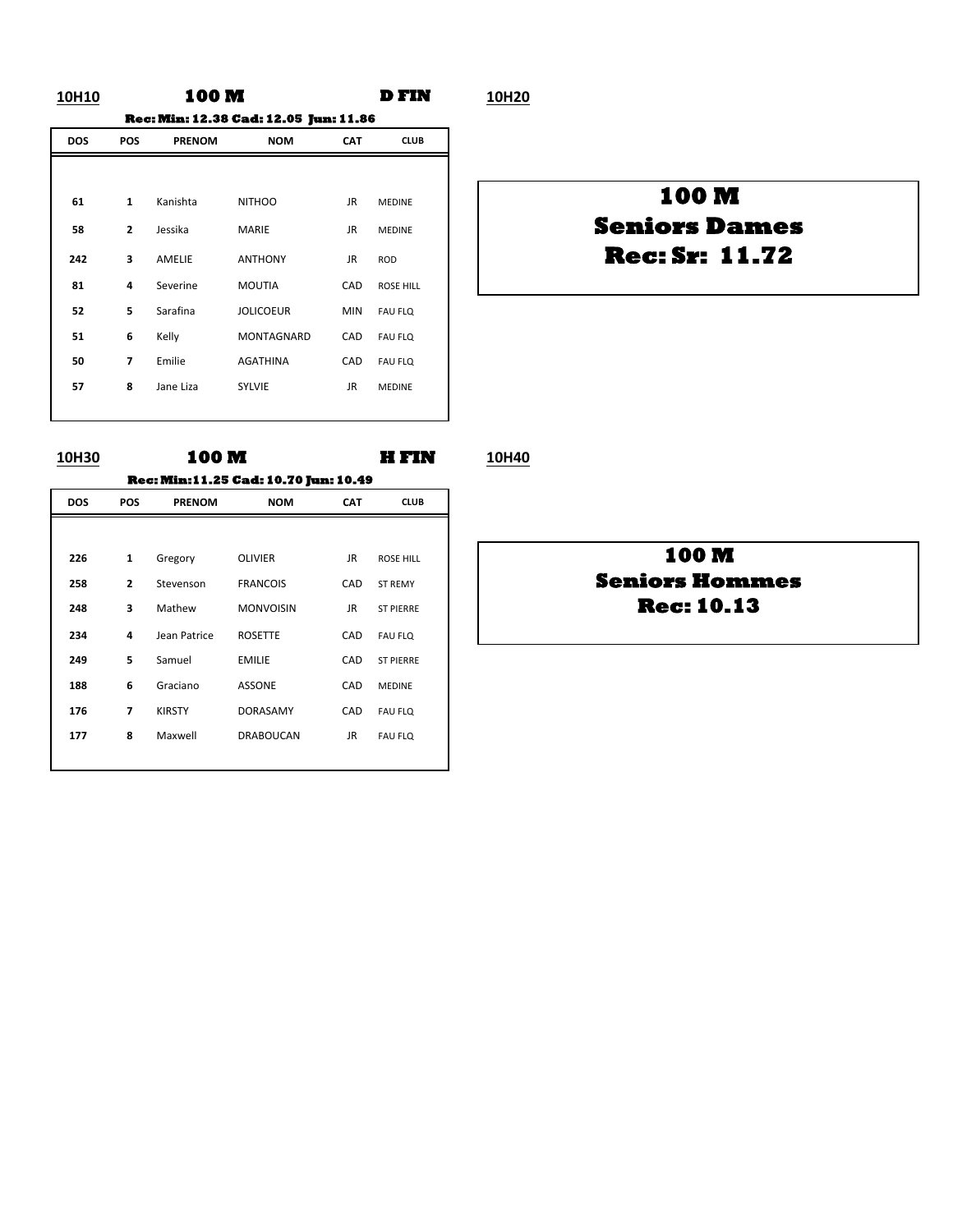### **10H50 D FIN 11H00 H FIN 400 M**

**Rec: Cad: 56.34 Jun: 55.61**

**11H00 D 11h00 JAVELOT Rec: Min:38m36Cad: 44m27 Jun:46m04**

| <b>DOS</b> | <b>POS</b> | <b>PRENOM</b> | <b>NOM</b>    | <b>CAT</b> | <b>CLUB</b> |
|------------|------------|---------------|---------------|------------|-------------|
| 18         | 1          | Tania         | <b>VEEREN</b> | CAD        | A REDUIT    |

### **11H00 H 11h00 DISQUE Rec: Min: 45M48 Cad: 51M61 Jun: 55M48**

| <b>DOS</b> | POS | <b>PRENOM</b> | <b>NOM</b>       | <b>CAT</b>       | <b>CLUB</b>      |
|------------|-----|---------------|------------------|------------------|------------------|
|            |     |               |                  |                  |                  |
| 100        | 1   | Bryan         | RAKANAKEDDY      | JR.              | <b>ADONAI</b>    |
| 120        | 2   | Didier        | <b>OVA</b>       | JR.              | <b>CH GREN</b>   |
| 137        | 3   | Ryan          | CARPE            | JR.              | <b>CH GREN</b>   |
| 138        | 4   | Stryker       | CARPE            | JR               | CH GREN          |
| 146        | 5   | Fabien        | <b>FIDELE</b>    | CAD              | <b>CPE HAR</b>   |
| 151        | 6   | Arnaud        | <b>BIGNOUX</b>   | JR.              | <b>CPE WAR</b>   |
| 153        | 7   | Jordan        | VIEILLEUSE       | JR.              | <b>CPE WAR</b>   |
| 155        | 8   | Julian        | <b>SEVERE</b>    | <b>JR</b>        | <b>CPE WAR</b>   |
| 170        | 9   | Pascal        | <b>BENOIT</b>    | CAD              | <b>CPE WAR</b>   |
| 171        | 10  | Patrice       | <b>CORET</b>     | CAD              | <b>CPE WAR</b>   |
| 129        | 11  | Sebastien     | SAUTERELLE       | CAD              | <b>CPE WAR</b>   |
| 217        | 12  | Jameson       | <b>GUILLAUME</b> | <b>JR</b>        | <b>ROD</b>       |
| 221        | 13  | Christophe    | APPADOO          | CAD              | <b>ROSE HILL</b> |
| 239        | 14  | Hugues        | PHILIBERT        | MIN <sub>2</sub> | SOUILLAC         |
| 250        | 15  | Adel          | <b>MATOKA</b>    | CAD              | <b>ST REMY</b>   |

**400 M**

|     |     |               | <b>Rec: Cad: 56.34 Jun: 55.61</b> |            |                  |
|-----|-----|---------------|-----------------------------------|------------|------------------|
| DOS | POS | <b>PRENOM</b> | <b>NOM</b>                        | <b>CAT</b> | <b>CLUB</b>      |
|     |     |               |                                   |            |                  |
| 30  | 2   | Alison        | <b>JOUAN</b>                      | CAD        | <b>CPE HAR</b>   |
| 49  | 3   | Answella      | <b>AZOR</b>                       | CAD        | <b>FAU FLQ</b>   |
| 76  | 4   | Melodie       | <b>VERNY</b>                      | JR         | <b>ROSE HILL</b> |
| 84  | 5   | Mamta         | RAMLOCHUN                         | CAD        | <b>ST PIERRE</b> |
| 74  | 6   | Dareena       | <b>DOORGHEN</b>                   | CAD        | <b>ROSE HILL</b> |
|     |     |               |                                   |            |                  |
|     |     |               |                                   |            |                  |
|     |     |               |                                   |            |                  |
|     |     |               |                                   |            |                  |

### **JAVELIN Rec: 54m57 Seniors Dames**

### **DISQUES Seniors Hommes Rec: 55m48**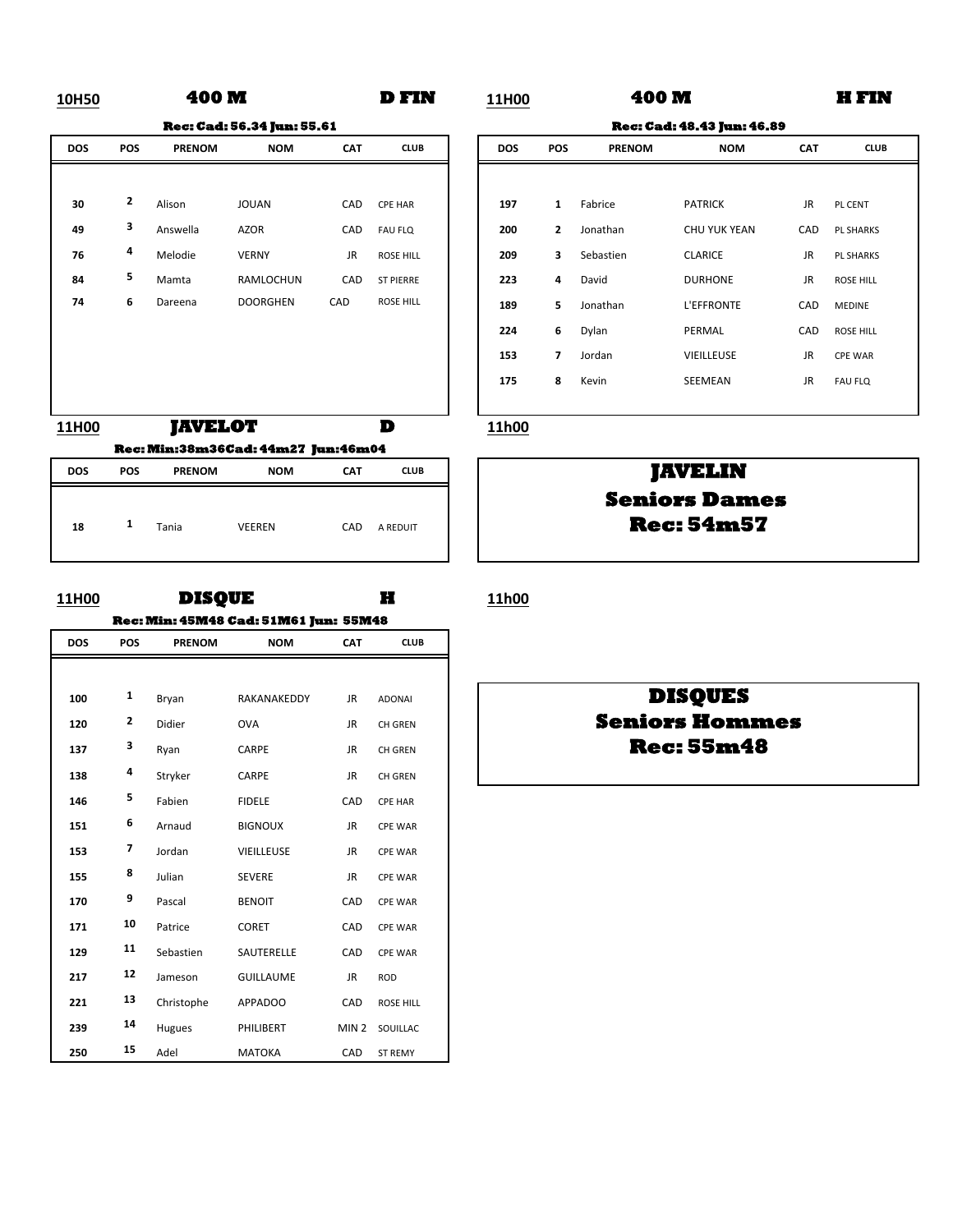### **11H00 H 11H05 LONGUEUR**

**Rec: Min: 6m88 Cad: 7m53 Jun: 7m89**

| <b>DOS</b> | POS            | <b>PRENOM</b>  | <b>NOM</b>        | <b>CAT</b> | <b>CLUB</b>      |
|------------|----------------|----------------|-------------------|------------|------------------|
|            |                |                |                   |            |                  |
| 104        | $\mathbf{1}$   | Sebastien      | <b>DION</b>       | <b>JR</b>  | <b>ADONAI</b>    |
| 109        | $\overline{2}$ | <b>Bradley</b> | DIG DIG           | CAD        | <b>CH GREN</b>   |
| 110        | 3              | Damien         | SARAH             | <b>JR</b>  | CH GREN          |
| 120        | 4              | Didier         | <b>OVA</b>        | CAD        | <b>CH GREN</b>   |
| 128        | 5              | Fabien         | DIG DIG           | CAD        | CH GREN          |
| 131        | 6              | Jason          | <b>LABOITEUSE</b> | <b>JR</b>  | <b>CH GREN</b>   |
| 137        | 7              | Ryan           | CARPE             | JR.        | <b>CH GREN</b>   |
| 147        | 8              | Lorenzo        | RAMASAWMY         | JR         | <b>CPE HAR</b>   |
| 173        | 9              | Terry          | ANSELINE          | JR.        | <b>CPE WAR</b>   |
| 184        | 10             | Bryan          | <b>UNTAH</b>      | CAD        | <b>MEDINE</b>    |
| 186        | 11             | Donovan        | <b>DECOSTA</b>    | <b>JR</b>  | <b>MEDINE</b>    |
| 216        | 12             | <b>Brice</b>   | PIERRE LOUIS      | JR.        | <b>ROD</b>       |
| 220        | 13             | Bryan          | <b>TONTA</b>      | CAD        | ROSE HILL        |
| 236        | 14             | Kenneth        | RAMASAWMY         | JR.        | <b>ROSE HILL</b> |
| 237        | 15             | Shane          | CUNDASAMY         | CAD        | <b>ROSE HILL</b> |
| 238        | 16             | Soulleiman     | <b>WARDALLY</b>   | CAD        | <b>ROSE HILL</b> |
| 253        | 17             | Gregory        | LABONNE           | JR.        | <b>ST REMY</b>   |
| 258        | 18             | Stevenson      | <b>FRANCOIS</b>   | CAD        | <b>ST REMY</b>   |

### **200 M SENIOR D**

**REC: 54.62** 

**11H10** 

### **100 M SENIOR H**

REC: 44.69

**11H15 11H30**



**REC: 55.15 REC: 48.43**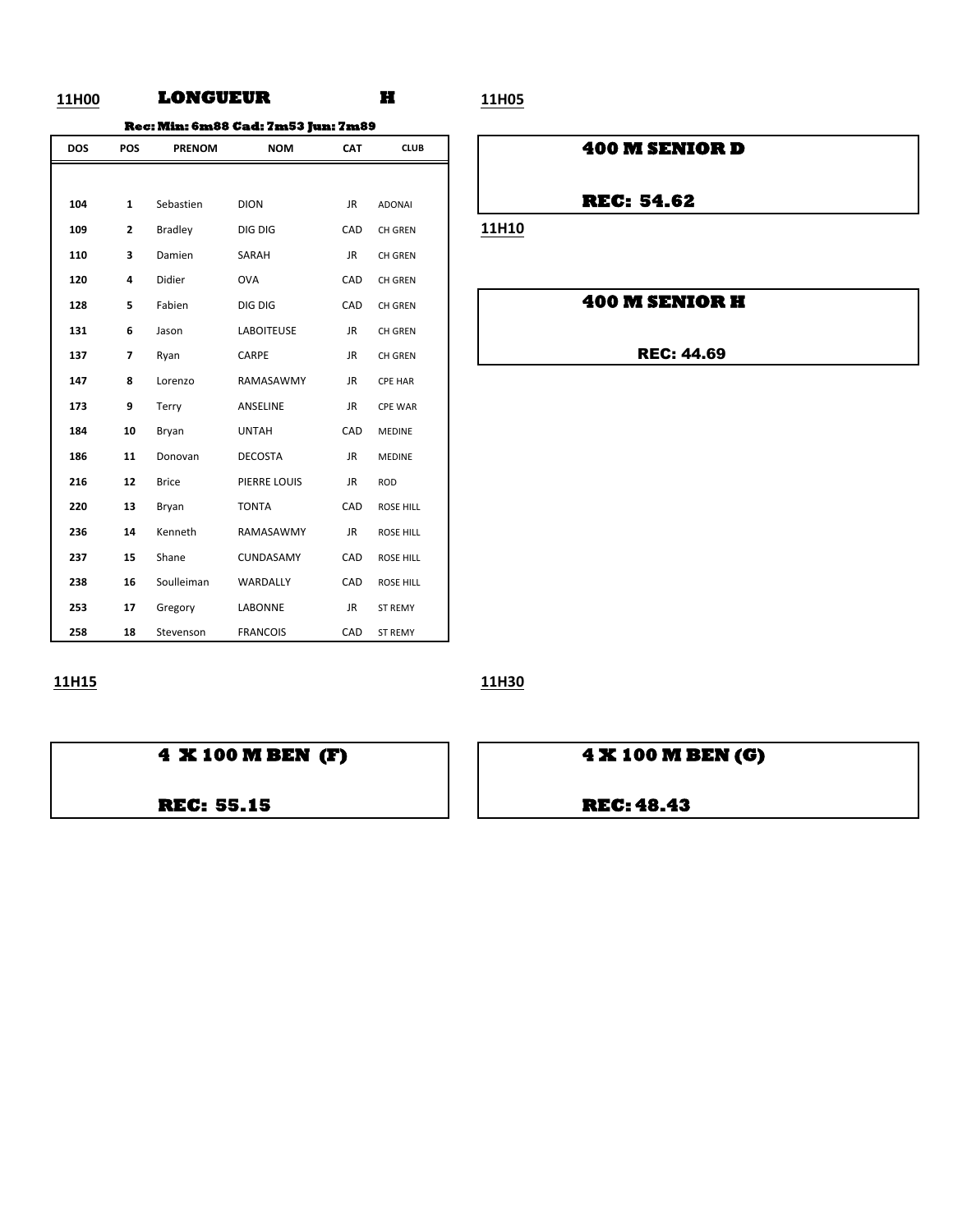### **11H45 D 11H55 H 100 M H D** 11H55 **110 M H Rec: Min: 15.84 Cad: 14.51 Jun: 14.28 Rec: Cad: 13.69 Jun:14.47**

| <b>DOS</b> | POS | <b>PRENOM</b> | <b>NOM</b>    | <b>CAT</b> | <b>CLUB</b>    |   |
|------------|-----|---------------|---------------|------------|----------------|---|
|            |     |               |               |            |                |   |
| 19         | 2   | Celine        | <b>MARC</b>   | CAD        | <b>B ROUGE</b> | Н |
| 230        | 3   | Anasthasia    | BELLAH        | CAD        | <b>CPE HAR</b> |   |
| 33         | 4   | Danika        | <b>ATCHIA</b> | JR         | <b>CPE HAR</b> |   |
| 58         | 5   | Jessica       | <b>MARIE</b>  | JR         | <b>MEDINE</b>  |   |
| 72         | 6   | Emma          | PIERRE LOUIS  | JR         | <b>ROD</b>     |   |
|            |     |               |               |            |                |   |
|            |     |               |               |            |                |   |
|            |     |               |               |            |                |   |
|            |     |               |               |            |                |   |

|            |              |               | <b>Rec: Min: 15.84 Cad: 14.51 Jun: 14.28</b> |            |                |           |            |                |               | <b>Rec: Cad: 13.69 Jun: 14.47</b> |            |                   |
|------------|--------------|---------------|----------------------------------------------|------------|----------------|-----------|------------|----------------|---------------|-----------------------------------|------------|-------------------|
| <b>DOS</b> | <b>POS</b>   | <b>PRENOM</b> | <b>NOM</b>                                   | <b>CAT</b> | <b>CLUB</b>    |           | <b>DOS</b> | <b>POS</b>     | <b>PRENOM</b> | <b>NOM</b>                        | <b>CAT</b> | <b>CLUB</b>       |
|            |              |               |                                              |            |                |           |            |                |               |                                   |            |                   |
| 19         | $\mathbf{2}$ | Celine        | <b>MARC</b>                                  | CAD        | <b>B ROUGE</b> | <b>HC</b> | 128        | $\mathbf{1}$   | Fabien        | DIG DIG                           | CAD        | CH GREN           |
| 230        | 3            | Anasthasia    | BELLAH                                       | CAD        | <b>CPE HAR</b> |           | 178        | $\mathbf{2}$   | Harsun        | <b>BUNDHOO</b>                    | JR         | <b>L MOUNTAIN</b> |
| 33         | 4            | Danika        | <b>ATCHIA</b>                                | <b>JR</b>  | <b>CPE HAR</b> |           | 203        | 3              | Pascal        | <b>DESIRE</b>                     | CAD        | <b>PL SHARKS</b>  |
| 58         | 5            | Jessica       | MARIE                                        | <b>JR</b>  | <b>MEDINE</b>  |           | 182        | 4              | Alexandre     | <b>BETSY</b>                      | CAD        | MEDINE            |
| 72         | 6            | Emma          | PIERRE LOUIS                                 | JR         | <b>ROD</b>     |           | 166        | 5              | Noam          | <b>OUDEUIL</b>                    | JR         | <b>CPE WAR</b>    |
|            |              |               |                                              |            |                |           | 142        | 6              | Christone     | <b>BERRY</b>                      | <b>JR</b>  | <b>CPE HAR</b>    |
|            |              |               |                                              |            |                |           | 186        | $\overline{ }$ | Donovan       | <b>DECOSTA</b>                    | <b>JR</b>  | <b>MEDINE</b>     |
|            |              |               |                                              |            |                |           | 256        | 8              | Muhammad      | JAMEER                            | JR         | <b>ST REMY</b>    |
|            |              |               |                                              |            |                |           |            |                |               |                                   |            |                   |

## **12H00 H 12H00 JAVELOT DOS POS PRENOM NOM CAT CLUB 110 1** Damien SARAH JR CHGREN 127 <sup>2</sup> Dylan CONSTANT JR CH GREN 132 <sup>3</sup> Kris ITOOBAH JR CHGREN 133 **4** Ruben MOUTOOLA JR CH GREN **137 5** Ryan **CARPE** JR CH GREN 87 **6** David **TREVEDY** JR CPE HAR **Rec: Min: 55m55 Cad: 61m76 Jun: 65.66**

145 7 Dylan ETIENETTE CAD CPE HAR **155 8** Julian **SEVERE JR** CPE WAR **170 9** Pascal **BENOIT** JR CPE WAR

**218 11** Maxwell MOMUS JR ROD

184 **10** Bryan UNTAH CAD MEDINE **HC** 

**235 12** Julien **TAMBYAPIN** CAD ROSE HILL **HC** 

**REC: 69M70 JAVELOT Seniors Hommes**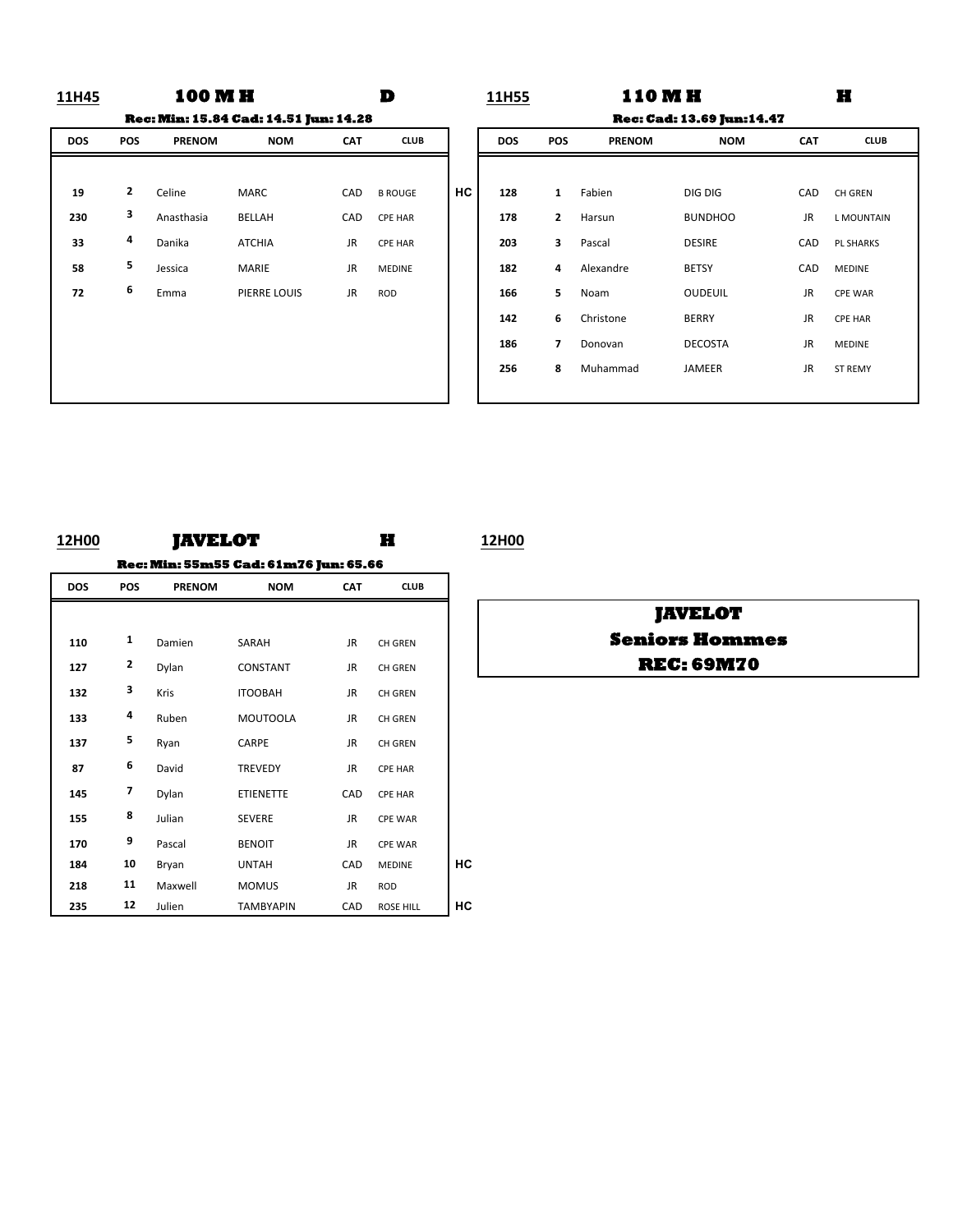**Rec: Min: 5m46 Cad: 5m78 Jun: 5m94**

|            |            |               | -             |            |                  |  |
|------------|------------|---------------|---------------|------------|------------------|--|
| <b>DOS</b> | <b>POS</b> | <b>PRENOM</b> | <b>NOM</b>    | <b>CAT</b> | <b>CLUB</b>      |  |
|            |            |               |               |            |                  |  |
| 19         | 1          | Celine        | <b>MARC</b>   | CAD        | <b>B ROUGE</b>   |  |
| 61         | 2          | Kanishta      | <b>NITHOO</b> | JR         | <b>MEDINE</b>    |  |
| 72         | 3          | Emma          | PIERRE LOUIS  | JR         | <b>ROD</b>       |  |
| 79         | 4          | Sephora       | ONNO          | CAD        | <b>ROSE HILL</b> |  |
| 82         | 5          | Sheena        | <b>BHIKEA</b> | JR         | <b>ROSE HILL</b> |  |
|            |            |               |               |            |                  |  |

|     |                |               | <b>Rec: Min:1m70 Cad: 1m72 Jun: 1m79</b> |            |                |
|-----|----------------|---------------|------------------------------------------|------------|----------------|
| DOS | <b>POS</b>     | <b>PRENOM</b> | <b>NOM</b>                               | <b>CAT</b> | <b>CLUB</b>    |
|     |                |               |                                          |            |                |
| 19  | $\mathbf{1}$   | Celine        | <b>MARC</b>                              | CAD        | <b>B ROUGE</b> |
| 22  | $\overline{2}$ | Elodie        | <b>CATHERINE</b>                         | CAD        | <b>B ROUGE</b> |
|     |                |               |                                          |            |                |
|     |                |               |                                          |            |                |
|     |                |               |                                          |            |                |
|     |                |               |                                          |            |                |
|     |                |               |                                          |            |                |
|     |                |               |                                          |            |                |

### **12H00 D 12H00 D LONGUEUR POIDS**

**Rec: Min: 13m43 Cad: 12m38 Jun: 13m79**

| <b>DOS</b> | <b>POS</b> | <b>PRENOM</b> | <b>NOM</b>    | <b>CAT</b> | <b>CLUB</b>      | <b>DOS</b> | <b>POS</b> | <b>PRENOM</b> | <b>NOM</b>       | <b>CAT</b> | <b>CLUB</b>      |
|------------|------------|---------------|---------------|------------|------------------|------------|------------|---------------|------------------|------------|------------------|
|            |            |               |               |            |                  |            |            |               |                  |            |                  |
| 19         |            | Celine        | <b>MARC</b>   | CAD        | <b>B ROUGE</b>   | 24         |            | Brinda        | <b>BEAU YEUX</b> | <b>MIN</b> | <b>BAMBOUS</b>   |
| 61         |            | Kanishta      | <b>NITHOO</b> | JR.        | MEDINE           | 27         |            | Sharonne      | MALEPA           | CAD        | BAMBOUS          |
| 72         | 3          | Emma          | PIERRE LOUIS  | JR         | <b>ROD</b>       | 228        | З.         | Anaik         | <b>FIDELE</b>    | CAD        | <b>CPE HAR</b>   |
| 79         | 4          | Sephora       | <b>ONNO</b>   | CAD        | <b>ROSE HILL</b> | 46         | 4          | Sandrine      | SAUTERELLE       | JR         | <b>CPE WAR</b>   |
| 82         | 5.         | Sheena        | <b>BHIKEA</b> | JR         | <b>ROSE HILL</b> | 75         |            | Joey          | <b>DANTUE</b>    | JR         | <b>ROSE HILL</b> |
|            |            |               |               |            |                  |            |            |               |                  |            |                  |

### **12H00 D 12H05 D HAUTEUR Rec: Min:26.31 Cad: 25.08 Jun: 24.19 200 M**

| DOS | <b>POS</b>   | <b>PRENOM</b> | <b>NOM</b>  | <b>CAT</b> | <b>CLUB</b>    |
|-----|--------------|---------------|-------------|------------|----------------|
|     |              |               |             |            |                |
| 19  | $\mathbf{1}$ | Celine        | <b>MARC</b> | CAD        | <b>B ROUGE</b> |
| 22  | $\mathbf{2}$ | Elodie        | CATHERINE   | CAD        | <b>B ROUGE</b> |
|     |              |               |             |            |                |
|     |              |               |             |            |                |
|     |              |               |             |            |                |
|     |              |               |             |            |                |
|     |              |               |             |            |                |
|     |              |               |             |            |                |

# **12H15 H 200 M DOS POS PRENOM NOM CAT CLUB** 1 **104** Sebastien DION JR ADONAI **2 175** Yoan **EPHIGENE** CAD CPE HAR **3 248** Mathew **MONVOISIN** JR ST PIERRE **4 260** Jean Daniel LOZEREAU CAD ST<sup>PIERRE</sup> 12H40 **4 X 50 M POU (G) 5 169** Orwin **EMILIEN** JR CPE WAR **6 209** Sebastien **CLARICE** JR PL SHARKS **7 249** Samuel **EMILIE CAD** ST PIERRE 8 **265** Jean Luc RAPHAEL JR LMOUTAIN **Rec: Min: 23.09 Cad: 21.83 Jun: 20.99**

| 4 X 50 M POU (F)  |
|-------------------|
| <b>REC: 31.11</b> |
|                   |
| 4 X 50 M POU (G)  |
| <b>REC: 29.37</b> |
|                   |